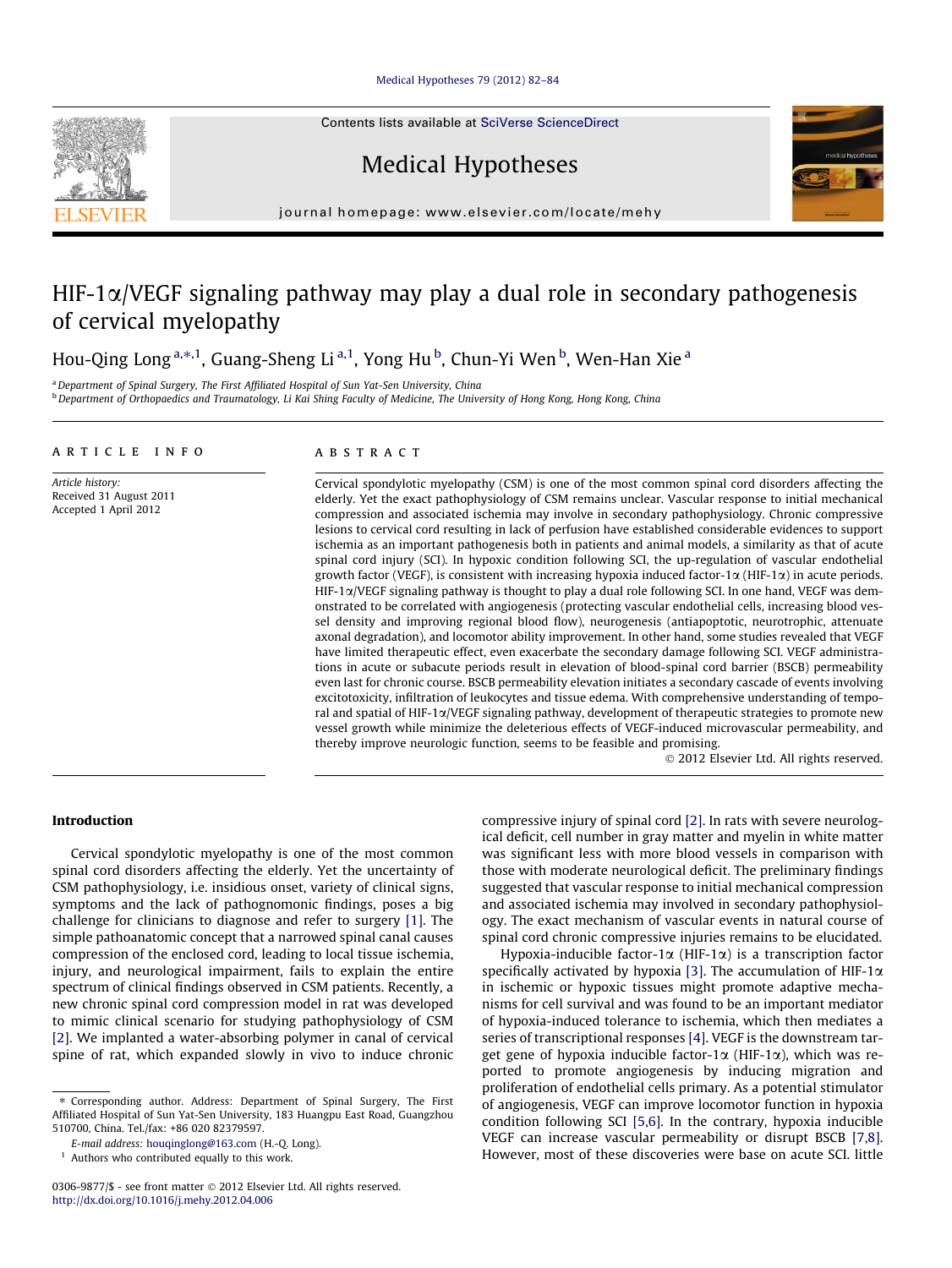is known about the role of HIF-1 $\alpha$ /VEGF pathway in secondary pathophysiology of chronic spinal cord compression lesion.

# Hypothesis

 $HIF-1\alpha/VEGF$  signaling pathway plays a dual effect in cervical myelopathy, i.e. promotes angiogenesis, neurogenesis, and neuroprotective effect, while elevates BSCB permeability and thereby initiates a secondary cascade of events involving excitotoxicity and infiltration of inflammatory cytokines.

#### Evaluation of the hypothesis

#### HIF-1 $\alpha$ /VEGF signaling pathway

As a target gene of HIF-1 $\alpha$ , VEGF transcription in hypoxic cells is up-regulated by hypoxia induced factor-1 $\alpha$  (HIF-1 $\alpha$ ), which binds to a 28 base pairs element in the 5' promoter region, the hypoxia response element (HRE) [\[9\]](#page-2-0). Within the HRE, an HIF binding segment and a downstream HIF ancillary sequence are required for VEGF transcriptional activation [\[10\].](#page-2-0) VEGF primary binds two related receptor tyrosine kinases (RTKs) include VEGFR-1 (Flt-1) and VEGFR-2 (Flk-1). Systemic hypoxia or transient ischemia results in induction of HIF-1 $\alpha$  and VEGF in neuronal and glial, and upregulation of VEGFR-1 and VEGFR-2 as well as their downstream signaling molecules PI3K and Akt [\[11\]](#page-2-0). Expression of VEGFR-1 (Flt-1) through paracrine release signaling is upregulated by hypoxia via HIF-1 dependent mechanism and binds neuropilins, so as to play a novel role in neuroprotection or neurotrophic [\[11\].](#page-2-0) VEGFR-2 is the major mediator of mitogenic, angiogenic and permeability enhancing effects of VEGF.

HIF-1a-mediated up-regulation of VEGF occurs under hypoxic conditions. Localization and hypoxic induction of VEGF was examined in the spinal cord of transgenic mice carrying a mutation in the superoxide dismutase-1 gene [\[12\].](#page-2-0) In rat spinal cord, the number of cells expressing HIF-1 $\alpha$  and VEGF increased rapidly from 16 to 20 weeks after radiation injury, before white matter necrosis and forelimb paralysis [\[13\].](#page-2-0) HIF-1 $\alpha$  expression in the radiation-induced injury revealed a key cellular response to hypoxia and the presence of a key inducer of hypoxia-responsive genes [\[13\].](#page-2-0) Recently, VEGF receptors are demonstrated to upregulated in microglia/macrophages and reactive astrocytes in the vicinity of the lesion in the contused spinal cord and almost all reactive astrocytes expressing VEGF-1 or VEGF-2. It suggests that VEGF may be involved in inflammation and in the astroglial reaction via specific VEGF receptors following acute spinal cord contusion in rats [\[14\]](#page-2-0).

# HIF-1a/VEGF disrupts BSCB integrity and deteriorates neurologic function

The blood-spinal cord barrier (BSCB) is located at the level of the capillary, and is composed of specialized endothelial cells surrounded by basal lamina. It regulates the fluid microenvironment of the spinal cord, thus play an important role in the pathophysiology of SCI [\[15\]](#page-2-0). Molecules transportation is regulated and restricted based on the integrity of BSCB. Disruption of BSCB exposes the spinal cord to a cytokines and vasoactive substances, leading to vasogenic edema and neurologic impairment in SCI [\[15\].](#page-2-0)

VEGF is not only potent and specific for vascular endothelial cell proliferation but also important for vascular permeability [\[7,8\].](#page-2-0) VEGF expression in experiment SCI was examined usually in the acute phase or even last for subacute phase [\[14,16\]](#page-2-0). These findings implicated that increment of BSCB permeability is correlative to VEGF expression in the acute or subacute phase of SCI. Therefore, it seems predictable that exogenous VEGF administration in the acute or subacute phase of SCI will increase permeability of BSCB in theory. In recent years, various therapeutic attempts of exogenous VEGF administrations explore its effect. These attempts included deliver methods (intraparenchymal, intrathecal and intravenous), deliver temporal (acute or subacute phase, but not chronic phase), and dose.

A microinjection into gray matter with  $2 \mu$ g exogenous recombinant human VEGF-165 (rhVEGF165) showed that the permeability of BSCB increased in 30 min and maximized at 72 h. The elevation of BSCB was found to associate with histopathological exacerbation and tissues loss [\[7\]](#page-2-0). It suggested that intraparenchymal application of the proangiogenic factor VEGF may exacerbate SCI, likely through its effect on vessel permeability. Similarly, Patel et al.  $[8]$  placed a gelfoam contain  $4 \mu g$  VEGF on the lesion site immediately after SCI and found that the permeability of BSCB was significantly increase up to day 56. In contrast, Herrera et al. [\[17\]](#page-2-0) conducted an injection of adeno-associated virus mediated VEGF-165 combined with angiopoietin-1 into the lesion epicenter of contusion spinal cord immediately after SCI in rats. Partial restoration of BSCB integrity near the lesion epicenter was observed after 28 and 56 days, and locomotor improvement in day 56. It seemed to reveal that this therapeutic strategy maintains BSCB integrity in the chronic course of SCI and correlates with functional recovery. However, the BSCB architecture repairman is probably contributed to angiogenesis with vascular stabilization, the effect of angiopoietin-1 rather than VEGF-165 administration. Exogenous VEGF administration on the lesion site appears to be significant increase BSCB permeability [\[9\]](#page-2-0). Disruption of BSCB leads to further vasogenic edema, disruption of oxygen transport and hypoxia, and even a vicious cycle including catecholamines, excitotoxic amino acids, arachidonic acid release, free-radical production, and lipid peroxidation. However, in chronic spinal cord compression, one study using semi-quantitative RT-PCR to detect the expression of VEGF mRNAs showed that there was not significant difference between the control and compression groups [\[18\].](#page-2-0)

## HIF-1a/VEGF improves spinal cord angiogenesis and neurogenesis

Increased levels of VEGF were detected around spinal injury sites [\[19\].](#page-2-0) VEGF-treated animals had an increased amount of spared tissue in the lesion center and a higher blood vessel density in parts of the wound area compared with controls and reduced functional impairment [\[5\]](#page-2-0). Ex vivo VEGF delivery by neural stem cells also increased the density of blood vessels and enhanced tissue sparing in the injured spinal cord. These pathological changes were correlated with improved locomotor. The multifaceted effects of VEGF on endogenous gliogenesis, angiogenesis, and tissue sparing could be utilized to improve functional outcomes following SCI [\[6\]](#page-2-0). In a more recent investigation of a clip compression of rat spinal cord model, elevated levels of VEGF were maintained for at least 6 weeks by intraparenchymal injection of a viral vector containing a transcription factor which induces VEGF expression [\[20\]](#page-2-0). Vascularization in chronic spinal cord compressive lesion, a reactive hypervascularity with thickening of the walls of the intermedullary arteries and capillaries occurs in response to chronic vascular insufficiency [\[21\],](#page-2-0) may also be similar to that in SCI. VEGF may play an important role in angiogenesis, regulation of blood flow, and protection of endothelial cells in response to ischemia after SCI.

Recently, VEGF has emerged as a novel role of neurotrophic factor. After spinal cord injury, activation of VEGF and its receptors increase blood vascular density, restore blood supply, promote neuronal survival, as well as axonal regeneration and functional recovery. Numbers of studies indicated that protective effects observed with VEGF delivery were attributable to protection/repair of blood vessels, decreased apoptosis and possibly also by other additional effects on glial cells or certain neuron populations [\[5\]](#page-2-0).